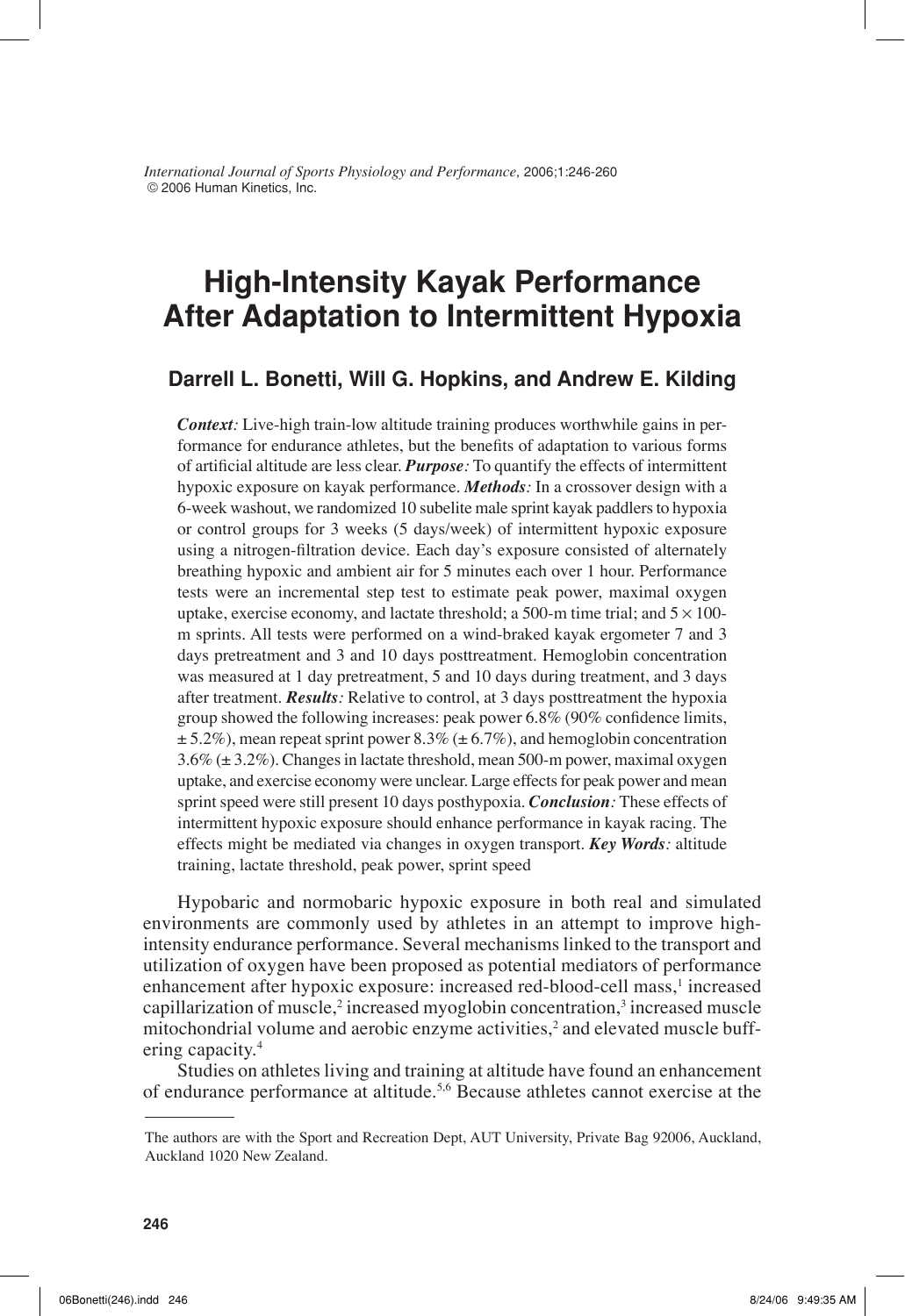same intensity while at altitude, however, a relative detraining effect can occur.<sup>1</sup> Currently, there is uncertainty as to whether sea-level performance is improved with this method. To prevent the detraining effect, the live-high train-low method was devised.<sup>7</sup> The performance enhancements with this method are  $\approx$ 1% to 2% when athletes return to sea level.<sup>8</sup> This method can be expensive and disruptive to an athlete's normal training and living environment. Over recent years, several forms of hypoxic exposure have been devised to reproduce the effects of living high and training low without the problems associated with real altitude exposure. Continuous daily exposures of 1.5 to 8 hours, simulating low to medium altitude using either normobaric (nitrogen houses and tents) or hypobaric hypoxia (barometric chambers) have been extensively investigated. Enhancements in exercise economy,<sup>9,10</sup> endurance performance,<sup>11-13</sup> and performance-related hematology<sup>11-14</sup> have been reported with this approach.

Intermittent hypoxic exposure offers a more time- and perhaps cost-efficient method of simulating the hypoxia experienced at high altitude while the athlete remains at sea level. During intermittent hypoxia the stimulus is provided by adding additional nitrogen to the ambient air, by oxygen filtration of the air, or by using rebreathing devices. These methods reduce the partial pressure of oxygen to quantities that are experienced at medium to high altitude (3000 to 6000 m). Thus, the athlete's normal training routine and environment remain unaltered, but they are exposed to a hypoxic environment for intervals of 5 to 7 minutes followed by a similar period of ambient air, for a total of 60 to 90 minutes per day.

Although intermittent hypoxia appears to be a promising training method, there has been limited research supporting its efficacy or physiological adaptations to it. Some investigators have found enhancements in endurance performance,<sup>15,16</sup> repeat sprint performance,15,17 and performance-related hematology.16,18 Conversely, other investigators have found little or no change in measures of aerobic or anaerobic performance.19,20 Given these inconsistencies, we have assessed the effect of intermittent hypoxia with sprint kayak paddlers. Individual sprint kayaking over a 500-m distance is an Olympic high-intensity endurance event taking 96 to 105 seconds to complete. Research has indicated that this event requires an approximately 65% contribution from the aerobic energy system and 35% from the anaerobic energy system, $21$  making it an ideal event with which to investigate the effects of intermittent hypoxic exposure.

## **Methods**

## **Study Design**

This study employed a crossover design. Subjects  $(N = 10)$  were randomly assigned to 2 groups balanced for best on-water K1 500-m performance during the preceding year. Once placed in the groups, subjects performed 1 week of pretesting followed by a 3-week intervention of kayak training and 5 days per week of intermittent hypoxic exposure or kayak training alone. The same testing procedures were repeated at 3 and 10 days postintervention. After a 6-week washout period each group received the other treatment.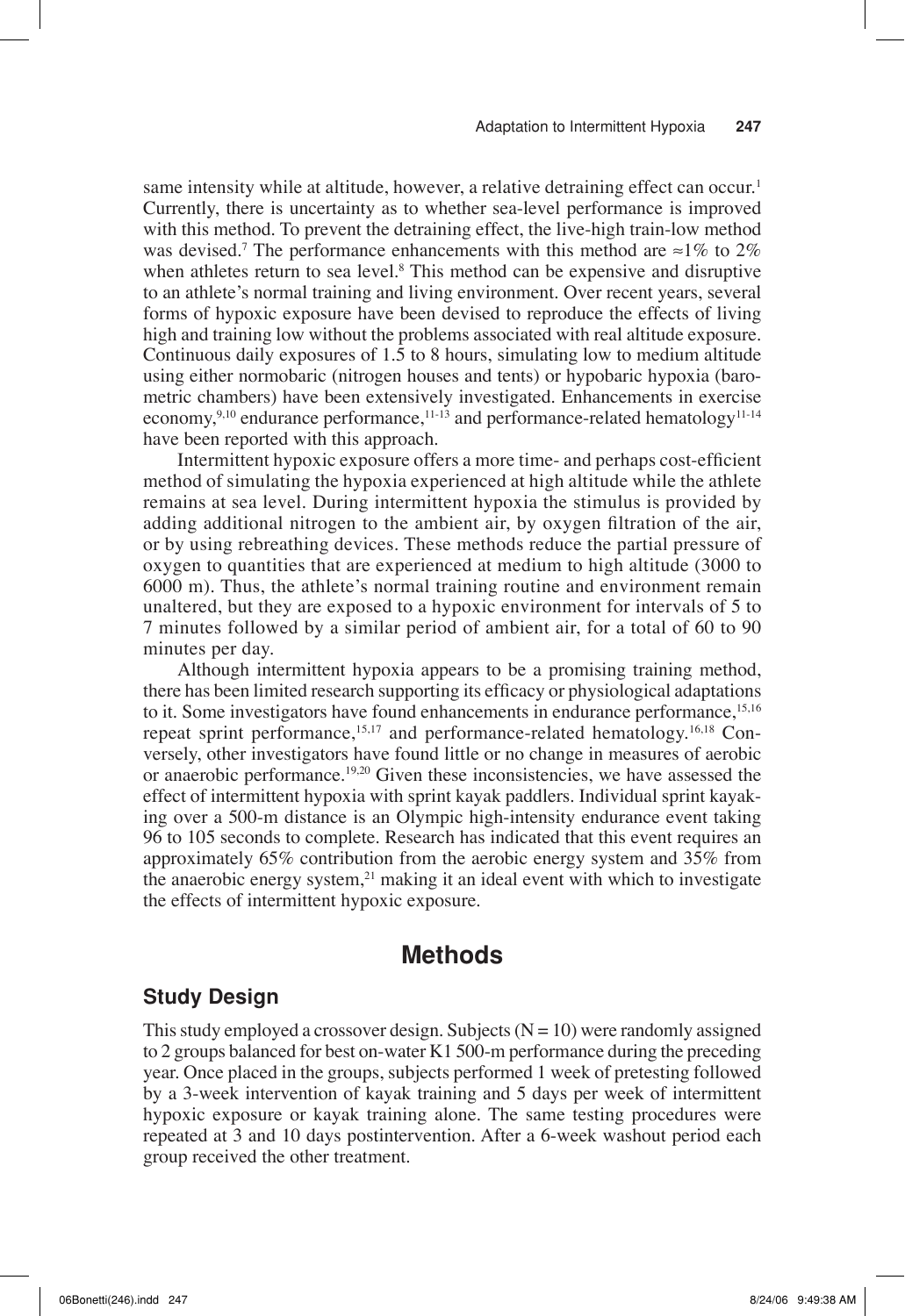## **Subjects**

The subjects were subelite kayak paddlers who had at least 2 years of national or international race experience and a 500-m time of <2 minutes. Before the start of the study all subjects had been training consistently for at least 3 months. The study took place during the competitive season. All gave voluntary informed consent as required by the institutional ethics committee.

## **Training and Diet**

During the study all subjects followed a prescribed training program. The weekly schedule consisted of a 7-km race, 6 paddling sessions at aerobic threshold, 4 interval paddles at race-specific intensities, and 2 resistance-training sessions. The subjects maintained their normal diets during the course of both interventions and were instructed to have an easy day of training before each testing session. All subjects underwent an assay for ferritin status before the start of the study. All were found to be in the normal range, and therefore no iron supplementation was administered.

## **Hypoxic Treatment**

The BodyO<sub>2</sub> ESR-10 (Altitude Science, Auckland, New Zealand) was used to create the normobaric intermittent hypoxic exposure. This device uses nitrogen filtration to reduce the oxygen content of the air that the subject breathes when connected to the system via a face mask. The degree of hypoxia was gradually increased throughout the duration of the experimental period by reducing the fraction of inspired oxygen  $(F_1O_2)$  and peripheral oxygen saturation as follows:

- Days 1 to 5: oxygen saturation = 90%, 88%, 86%, 86%, 84%;  $F_1O_2 = 12\%$
- Days 6 to 10: oxygen saturation = 82%, 82%, 80%, 80%, 78%;  $F_1O_2 = 11\%$
- Days 11 to 15: oxygen saturation = 78%, 78%, 76%, 76%, 76%;  $F_1O_2 = 10$ , 9%

This protocol was based on previous research<sup>15</sup> and previous experience of the manufacturer of the ESR-10. The athletes breathed hypoxic air for a duration of 5 minutes followed by 5 minutes of ambient air, for a period of 60 minutes, 5 times per week. Peripheral oxygen saturation was monitored individually with pulse oximeters (Sport-Stat, Nonin Medical, Minneapolis, Minn; accuracy claimed to be a standard deviation of  $\pm 2$  units of percent saturation for saturations of 70% to 100%) throughout each interval of exposure. Subjects were advised to remove the mask if their oxygen saturation dropped below the target level and then immediately reposition the mask when the oxygen saturation had returned to the target level. If a subject could not reach the desired level of oxygen saturation, the  $F_1O_2$ was reduced at the Body  $O_2$  ESR-10. This individual monitoring ensured that all subjects received the same hypoxic stimulus.

## **Exercise Performance Tests**

All physiological and performance tests were conducted in a temperature-controlled laboratory (19°C to 21°C) over a 2-day period. A calibrated, wind-braked kayak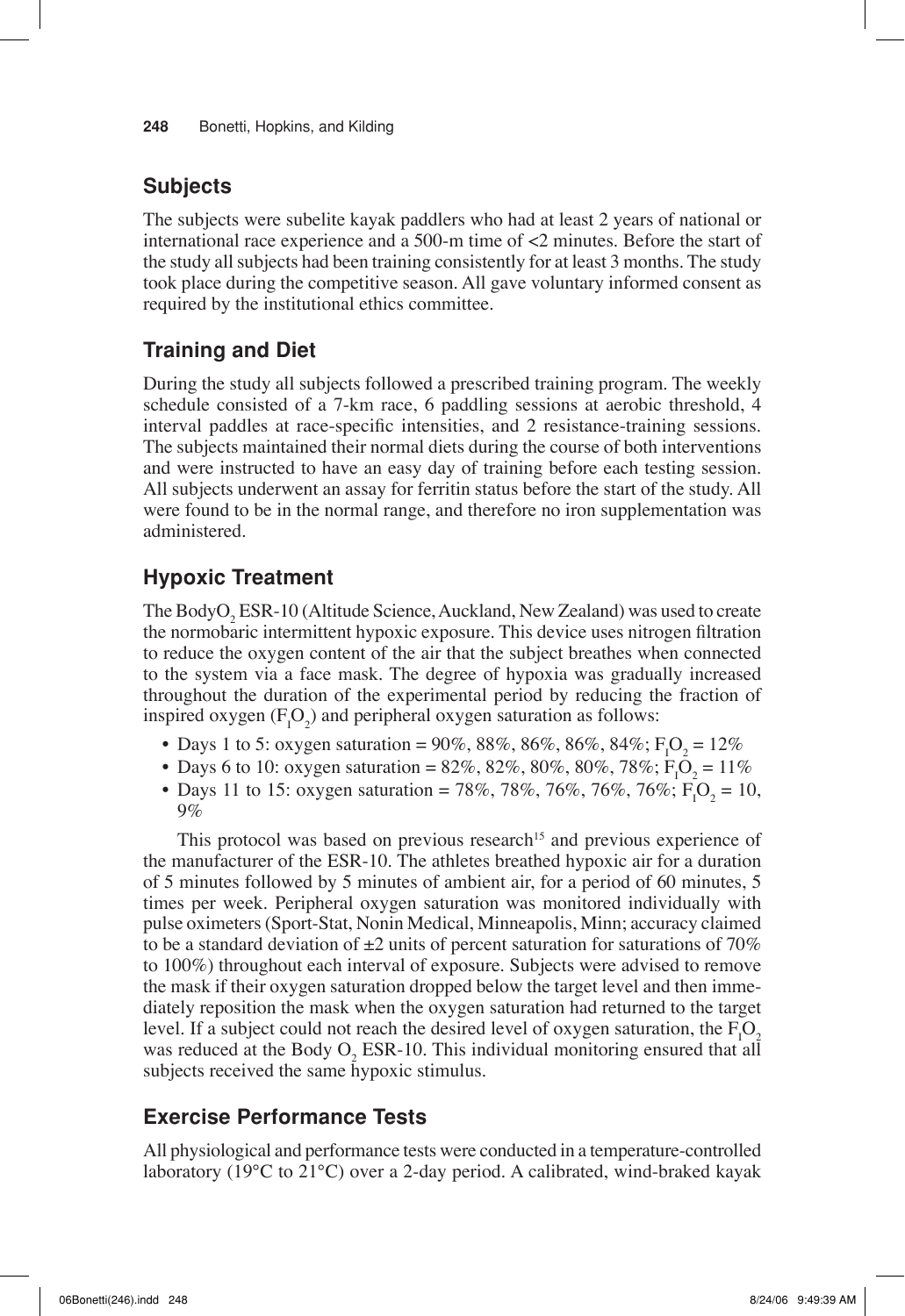ergometer (Dansprint, Hvidovre, Denmark) was used in all tests. The foot-bar position of the kayak ergometer was adjusted to resemble each paddler's own kayak before each test. The ergometer was interfaced with a computer that continuously measured, calculated, and stored accumulated work and other associated work indices, using specifically designed software. Day 1 consisted of an incremental step test to exhaustion, and day 2, a 500-m time trial followed 20 minutes later by  $5 \times 100$ -m sprints. Each athlete completed 4 of these sessions (2 pretreatment and 2 posttreatment) for each treatment (hypoxia or control), making a total of 8 testing sessions for the entire study.

The incremental step test commenced at a workload of 50 to 110 W, which was increased by 20 W every 4 minutes until the athlete reached exhaustion. There was a 1-minute rest period between steps, when capillary blood was sampled from an earlobe for measurement of blood lactate (Lactate Pro, Arkray, Japan). Breath-by-breath oxygen uptake (Metamax 3b, Cortex, Leipzig, Germany) and heart rate (Polar A1, Polar Electro, Kempele, Finland) were measured continuously throughout the test. Maximum oxygen uptake (Vo<sub>2</sub>max) was determined as the highest 30-second value obtained during the test. A measure representing the individual lactate-threshold power was derived from the step tests as follows. We assumed a log-log relationship between lactate concentration and power output.<sup>22</sup> We used the Trend function in Microsoft Excel to fit straight lines to the pretreatment and posttreatment lactate plots, then predicted power output corresponding to a "midpoint" of lactate concentration in the step tests. The midpoint was found by averaging the minimum and maximum values of the log-transformed lactate concentrations from all 4 tests. A similar procedure was used to create individual power profiles of heart rate and exercise economy; these variables did not require log transformation, and power was calculated at fixed percentages of each individual's maximum value (heart rate 90%, exercise economy 70%).

The following day, each subject completed a simulated 500-m race on the kayak ergometer. Before the start of each test the subject had a 15-minute warm-up period. This consisted of 2 minutes of easy paddling, then 8 minutes of paddling at 70% of peak power, then  $5 \times 10$ -second efforts at 200% of peak power, performed every minute. The subject was then allowed 5 minutes to rest before the start of the race simulation. To ensure that pacing was consistent throughout the 500-m simulation, subjects used an identical pacing strategy for each simulation. The strategy required each athlete to work at a maximum effort for 10 seconds followed by a 5-second transition to even pace, which was then held for the remainder of the first minute. In the final minute the athlete was encouraged to complete as much work as possible. Even pace was calculated from the subject's first 500-m race simulation. Recent research by Bishop et al<sup>21</sup> supports the validity of this procedure. Simulated speed and power output were recorded via a computer interfaced with the ergometer. Twenty minutes after the conclusion of the 500-m race simulation, each athlete completed  $5 \times 100$ -m maximal efforts followed by 15 seconds of passive recovery. Interval time and average and peak power were recorded.

#### **Whole-Blood Measurements**

Subjects visited a medical center on 4 occasions per intervention. During each visit, blood from a venipuncture in a forearm vein was collected into tubes and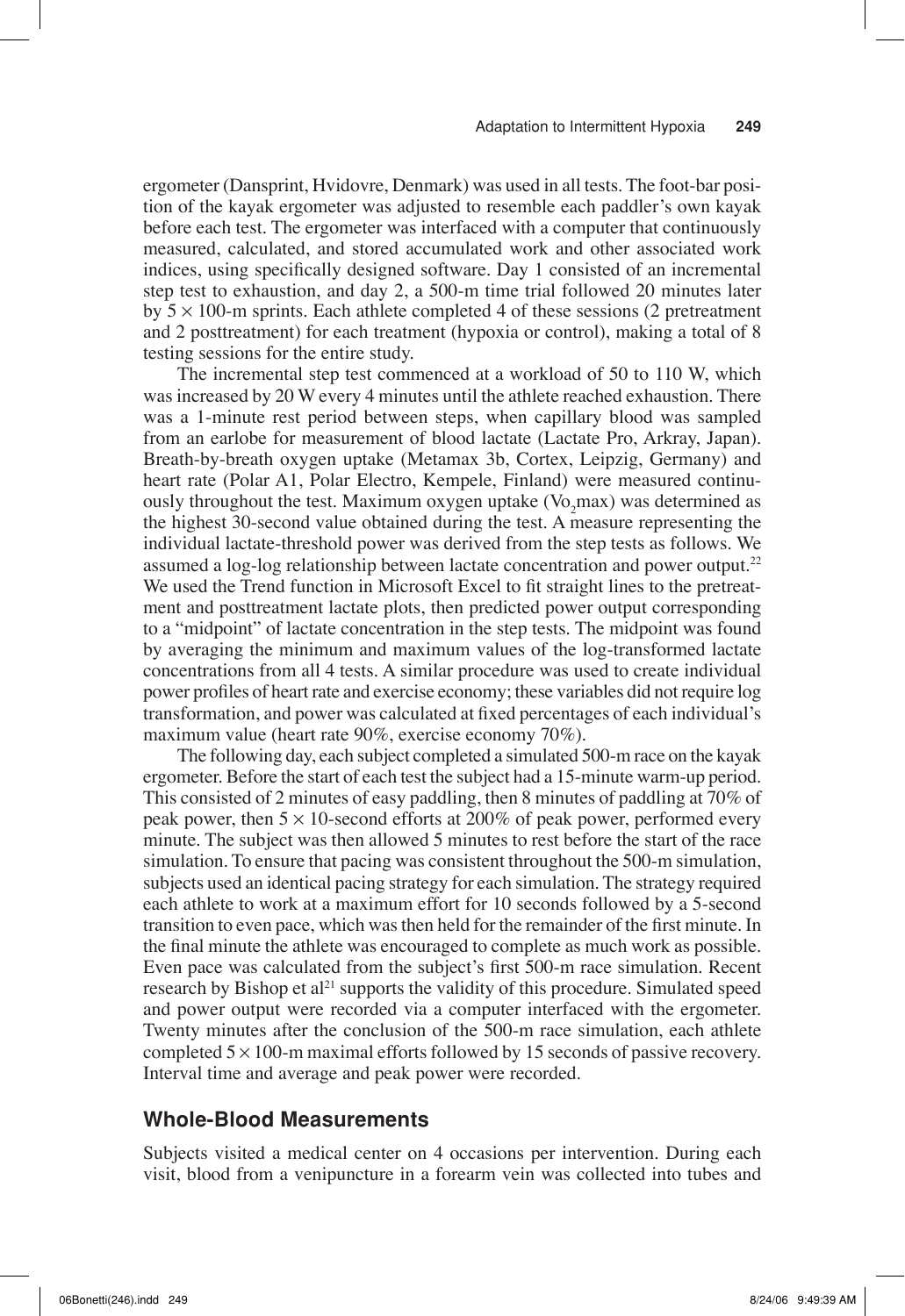analyzed by a commercial laboratory (Southern Cross Community Laboratories, Auckland, NZ) for the following variables: hemoglobin concentration, hematocrit, ferritin, erythrocyte sedimentation rate, and white-cell count. The blood tests were conducted at the same time, 1 day pretreatment, 5 and 10 days midtreatment, and 3 days posttreatment.

## **Statistics**

For the measures of performance, errors of measurement and individual responses were estimated using the appropriate mixed model (Proc Mixed) in the Statistical Analysis System (Version 8.2, SAS Institute, Cary, NC). The fixed effects (and their levels) were the interaction of the testing session (8 levels: pre 1, pre 2, post 1, and post 2 for each of the 2 arms of the crossover) with the crossover group (hypoxia first, control first). The random effects were subject variance, residual variance (representing error of measurement between both the 2 pretests and 2 posttests), and additional within-subject variance for the first testing session (familiarization trial), for both posthypoxia testing sessions (individual response to hypoxia) and for sessions separated by the treatment and the washout (errors for sessions 4 and 7 weeks apart).

Simple group statistics are shown as means  $\pm$  between-subject SDs. To make inferences about true (population) values of the effect hypoxia on performance, the uncertainty in the effect was expressed as  $90\%$  confidence limits and as likelihoods that the true value of the effect represents substantial change (harm or benefit). $^{23}$ An effect was deemed unclear if its confidence interval overlapped the thresholds for substantiveness, that is, if the effect could be substantially positive and negative or beneficial and harmful. An estimate of the smallest substantial change in power output is required to make these inferences. The estimate is based on variability in performance of top athletes between competitions.<sup>24</sup> As yet there has been no published research on the variability of competitive kayaking performance, but in other sprint and endurance sports the smallest change is in the range of 0.5% to 1.5%.<sup>25</sup> For the present study we therefore assumed a smallest worthwhile effect of 1.0%.

## **Results**

## **Subject Characteristics**

The characteristics and baseline exercise performance (mean of the 2 pretests) of the 10 subelite kayak athletes are shown in Table 1. In the second arm of the crossover 3 subjects pulled out of the study (2 hypoxia and 1 control).

## **Effects on Performance**

Table 2 shows the mean changes in the performance tests for the hypoxic relative to the control condition and statistics for the difference in the changes. At 3 days posttreatment there were substantial improvements in peak power and mean repeat sprint power in the hypoxic condition. The effect on individual sprints is outlined in Figure 1. The most substantial change between conditions in sprint power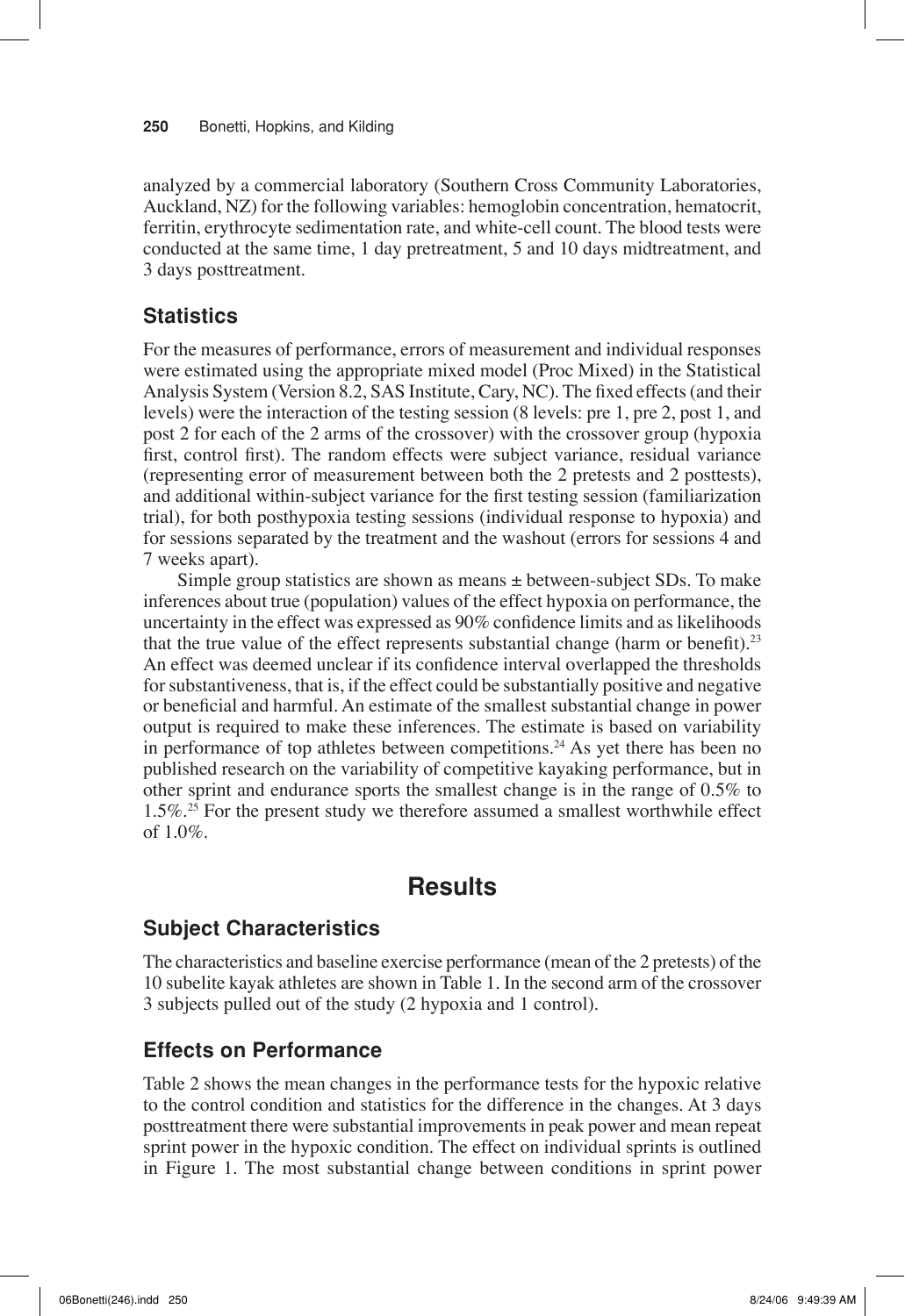| <b>Characteristic</b>                         | <b>Measure</b>  |
|-----------------------------------------------|-----------------|
| Age(y)                                        | $23.2 \pm 8.3$  |
| Height (cm)                                   | $180.1 \pm 4.0$ |
| Body mass (kg)                                | $81.2 \pm 7.2$  |
| Best on-water 500-m time in previous year (s) | $113.1 \pm 5.3$ |
| Hemoglobin $(g/L)$                            | $146.4 \pm 5.7$ |
| Hematocrit $(\% )$                            | $43.8 \pm 1.3$  |
| Ferritin $(\mu g/L)$                          | $64.2 \pm 42.4$ |
| Incremental step test                         |                 |
| peak power (W)                                | $179 \pm 26$    |
| lactate midpoint (W)                          | $137 + 23$      |
| power @ 90% HR <sub>max</sub> (W)             | $139 \pm 20$    |
| economy @ 70% $VO_{2max}$ (W)                 | $109 \pm 20$    |
| peak VO <sub>2</sub> (L/min)                  | $4.0 \pm 0.5$   |
| peak lactate (mM)                             | $10.8 \pm 2.4$  |
| 500-m simulation                              |                 |
| mean power $(W)$                              | $239 \pm 43$    |
| mean power (% peak aerobic power)             | $134.5 \pm 8.0$ |
| time(s)                                       | $124.2 \pm 6.8$ |
| mean power $0-10$ s (W)                       | $359 \pm 76$    |
| peak lactate (mM)                             | $12.0 \pm 2.1$  |
| Repeat sprint test                            |                 |
| 1st sprint power $(W)$                        | $349 \pm 81$    |
| 1st sprint time (s)                           | $22.1 \pm 1.5$  |
| final sprint power (W)                        | $239 \pm 32$    |
| final sprint time (s)                         | $25.4 \pm 1.0$  |
| mean sprint power (W)                         | $265 \pm 42$    |
| mean sprint time (s)                          | $24.6 \pm 1.1$  |
| peak lactate (mM)                             | $13.2 \pm 2.5$  |
|                                               |                 |

**Table 1 Characteristics and Baseline Measures of the Subjects, Mean ± SD**

occurred at sprints 2, 3, and 5. Lactate threshold and 500-m power demonstrated improvements, but these were unclear. At 10 days posttreatment, the effects on all performance measures were unclear. Nonetheless, there was still a strong trend toward improvement in measures of peak power, mean sprint power, and 500-m power. Not shown in Table 2 are the percentage effects for performance time in the 500-m simulation and repeat sprint test; these were all  $\approx 0.38$  of the percentage effects for power.

The standard errors of measurement for measures of performance were peak aerobic power,  $3.0\%$ ; lactate threshold,  $4.6\%$ ; heart-rate profile,  $3.5\%$ ; exercise economy, 5.0%; mean repeat sprint power, 4.3%; 500-m mean power, 2.3%; and mean power, first 10 seconds, 2.8%.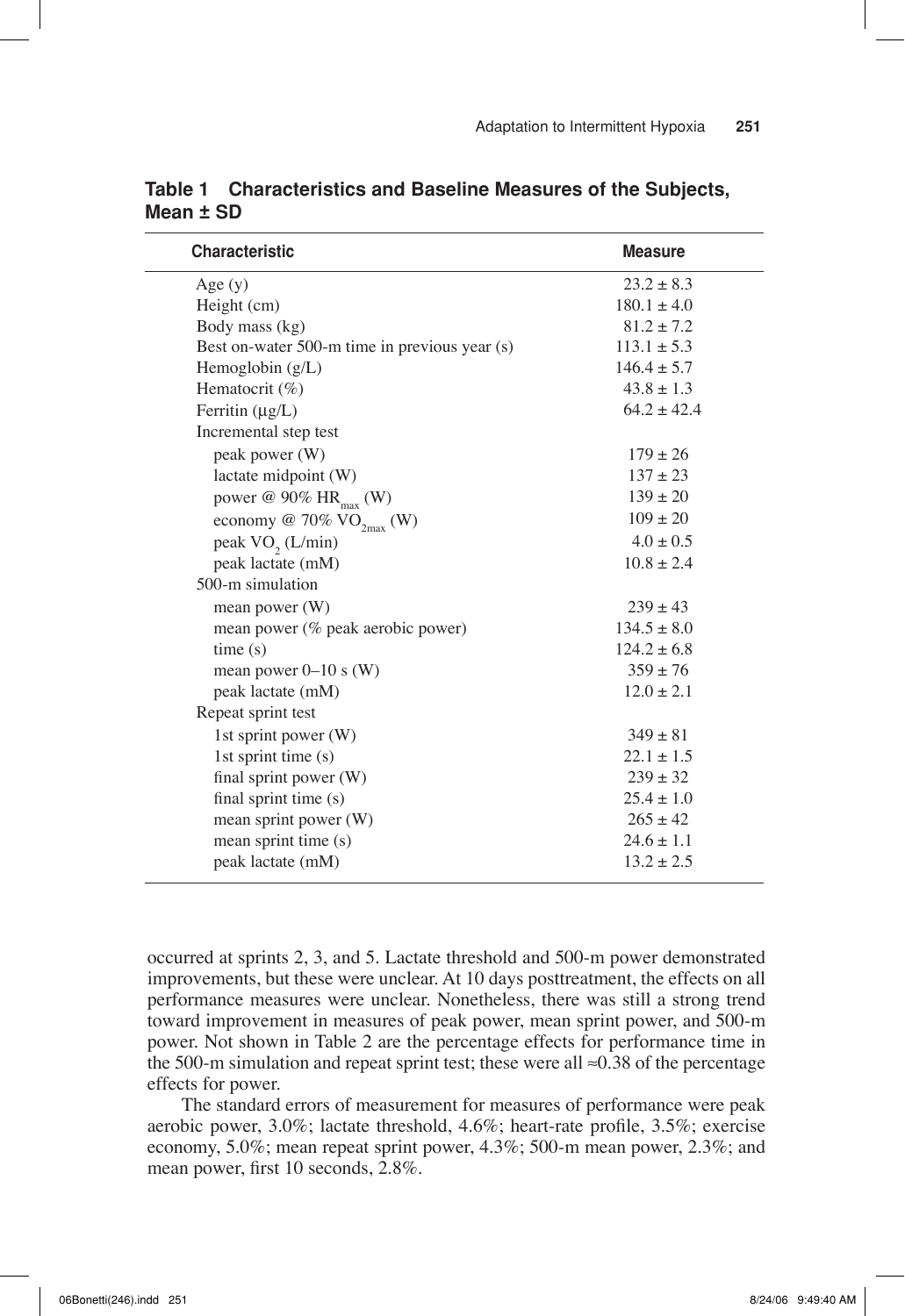| True Difference in    | n the Changes Is Substantial |                                                   |                                |                          | Table 2 Mean Changes in Performance at 3 Days and 10 Days Posthypoxia and Control and Chances That the |
|-----------------------|------------------------------|---------------------------------------------------|--------------------------------|--------------------------|--------------------------------------------------------------------------------------------------------|
|                       |                              |                                                   | Change in Measure*             |                          |                                                                                                        |
|                       | <b>Posttest</b><br>$d$ ay    | hypoxia, mean<br>Intermittent<br>$\frac{1}{1}$ SD | mean ± SD<br>Control,          | Difference:<br>+ 90% CL+ | inference‡<br>Practical                                                                                |
| Incremental step test |                              |                                                   |                                |                          |                                                                                                        |
| peak power            |                              | $8.2 \pm 5.7$                                     | $1.3 \pm 5.7$                  | $6.8; \pm 5.2$           | Benefit very likely                                                                                    |
|                       |                              | $5.8 \pm 5.7$                                     | $3.2 \pm 5.7$                  | $3.5; \pm 5.6$           | Unclear                                                                                                |
| lactate threshold     |                              | $6.7 \pm 8.1$                                     | $3.1 \pm 8.2$                  | $3.5; \pm 7.0$           | Unclear                                                                                                |
|                       | ≘                            | $5.3 \pm 8.1$                                     | $6.0 \pm 8.2$                  | $-0.7; \pm 7.5$          | Unclear                                                                                                |
| heart-rate profile    |                              | $5.9 \pm 6.4$                                     |                                | $0.9; \pm 5.6$           | Unclear                                                                                                |
|                       |                              | $5.2 \pm 6.4$                                     | $5.0 \pm 6.3$<br>$5.1 \pm 6.3$ | $0.1: \pm 6.1$           | Jnclear                                                                                                |
| Repeat sprint test    |                              |                                                   |                                |                          |                                                                                                        |
| mean repeat power     |                              | $3.9 \pm 6.4$                                     | $-4.1 \pm 7.6$                 | $8.3; \pm 6.7$           | Benefit very likely                                                                                    |
|                       |                              | $3.1 \pm 6.4$                                     | $0.1 + 7.6$                    | $3.0; \pm 7.2$           | Unclear                                                                                                |
| 500-m simulation      |                              |                                                   |                                |                          |                                                                                                        |
| 500-m power           |                              | $4.6 \pm 5.5$                                     | $2.2 \pm 2.8$                  | $2.4; \pm 4.1$           | Unclear                                                                                                |
|                       | $\Xi$                        | $6.0 \pm 5.5$                                     | $3.9 \pm 2.8$                  | $2.2; \pm 4.3$           | Unclear                                                                                                |
| mean power 0-10 s     |                              | $6.1 \pm 8.5$                                     | $2.9 \pm 6.2$                  | $3.1: \pm 8.2$           | Unclear                                                                                                |
|                       | $\equiv$                     | $0.8 \pm 8.5$                                     | $9.3 \pm 6.2$                  | $-7.8: \pm 8.5$          | Unclear                                                                                                |

 $+290\%$  CL: add and subtract this number to the difference to obtain the 90% confidence limits for the true difference. † $\pm90\%$  CL: add and subtract this number to the difference to obtain the 90% confidence limits for the true difference. ‡Based on a smallest beneficial or harmful change in performance of 1%.  $\ddagger$ Based on a smallest beneficial or harmful change in performance of 1%. \*Units of change are percentages for all measures. \*Units of change are percentages for all measures.

**252** Bonetti, Hopkins, and Kilding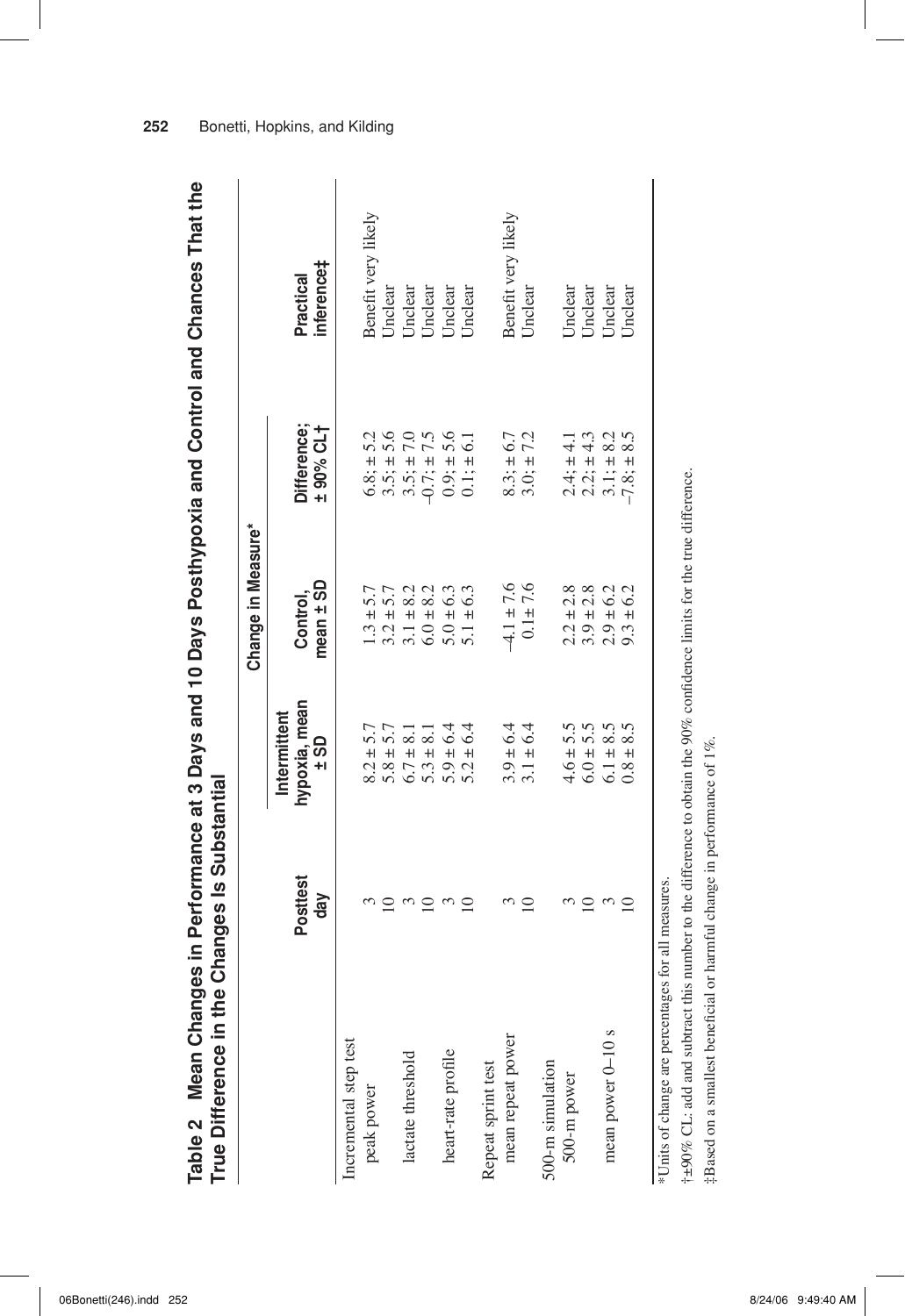

**Figure 1** — Effect of intermittent hypoxic and control treatments on repeated 100-m sprint power at baseline and 3 days posttreatment. Power in each sprint is expressed as a percentage of the mean of all 5 baseline sprints.

## **Effects on Physiological Measures**

Table 3 shows the mean changes in physiological measures for the hypoxic relative to the control condition and statistics for the difference in the changes. Intermittent hypoxia produced substantial effects on some measures of hematology. Hemoglobin concentration and hematocrit were both substantially elevated in the hypoxic condition 10 days into the intervention and 3 days posttreatment. Although ferritin showed a trend of decrement, it was not substantially different between the control and hypoxic condition until 3 days posttreatment. Effects on other blood parameters assayed but not shown in Table 2 (erythrocyte sedimentation rate and white-blood-cell count) were unclear. The effect on the other physiological measures was less pronounced, with only 1 measure (peak aerobic power obtained during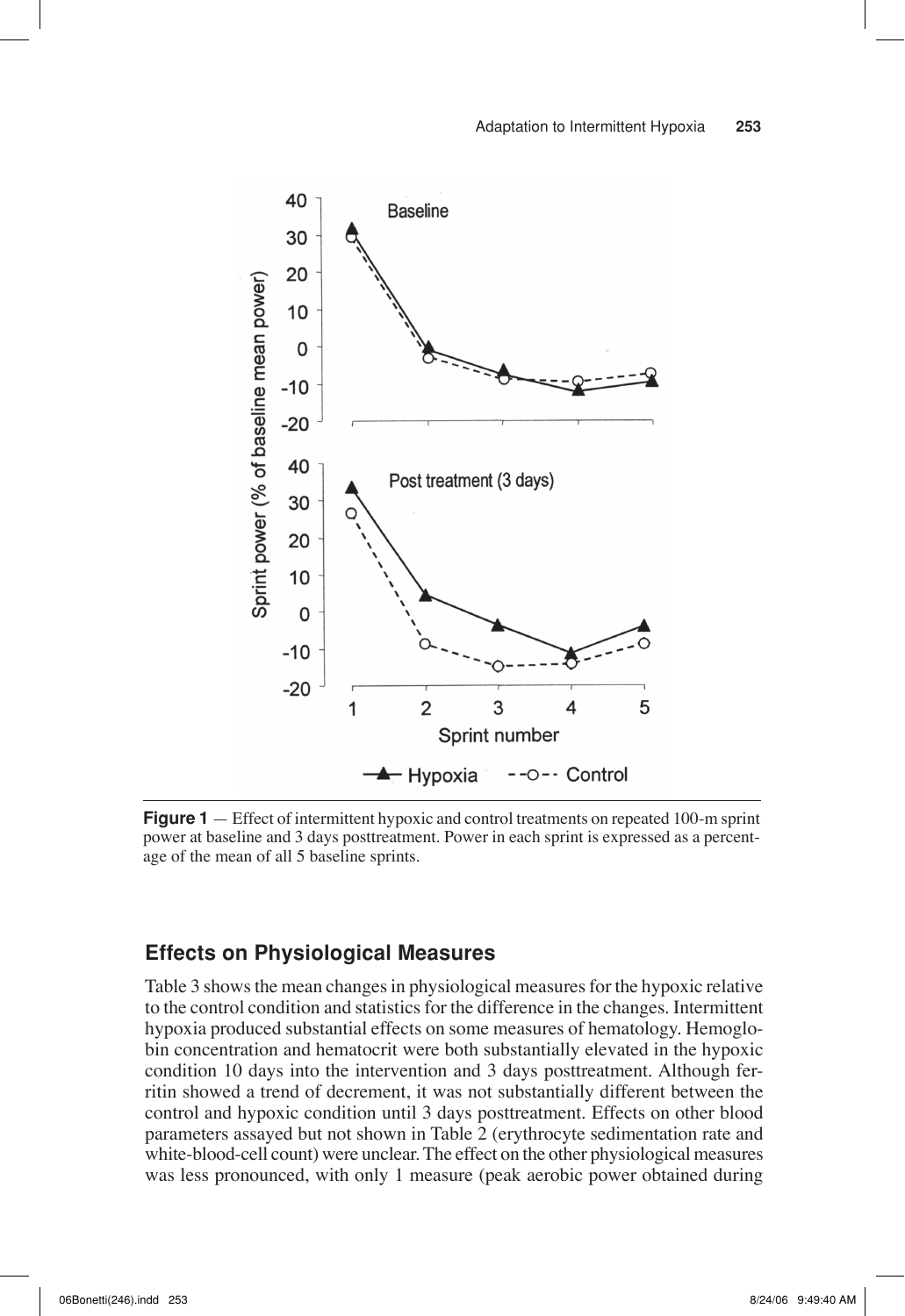| Table 3 Mean Changes in Physiological Measures at 3 and 10 days Posthypoxia and Control and Chances<br>That the True Diff |                                | ference in the Changes Is Substantial |                           |                         |                           |
|---------------------------------------------------------------------------------------------------------------------------|--------------------------------|---------------------------------------|---------------------------|-------------------------|---------------------------|
|                                                                                                                           |                                |                                       | Change in Measure (%)     |                         |                           |
|                                                                                                                           | <b>Posttest</b><br>$d$ a $v^*$ | mean ± SD<br>Hypoxia,                 | $mean \pm SD$<br>Control. | Difference;<br>+90% CL+ | Qualitative<br>inference‡ |
| Incremental step test                                                                                                     |                                |                                       |                           |                         |                           |
| $V_0$ max                                                                                                                 |                                | $-0.5 \pm 6.5$                        | $-0.4 \pm 5.8$            | $-0.1; \pm 5.2$         | Unclear                   |
|                                                                                                                           |                                | $2.9 \pm 6.5$                         | $2.2 \pm 5.8$             | $0.7; \pm 6.3$          | Unclear                   |
| exercise economy                                                                                                          |                                | $1.7 \pm 7.6$                         | $3.1 \pm 6.2$             | $-1.4; \pm 6.4$         | Jnclear                   |
|                                                                                                                           |                                | $2.7 \pm 7.6$                         | $-5.7 \pm 6.2$            | $9.0; \pm 12.6$         | Jnclear                   |
| peak lactate                                                                                                              |                                | $5 \pm 15.5$                          | $6.1 \pm 22.6$            | $-0.7; \pm 17$          | Unclear                   |
|                                                                                                                           |                                | $4.3 \pm 15.5$                        | $-0.5 \pm 22.6$           | $3.0; \pm 9.9$          | Jnclear                   |
| Repeat sprint test                                                                                                        |                                |                                       |                           |                         |                           |
| peak lactate                                                                                                              |                                | $1 \pm 17$                            | $-5 \pm 11$               | $6: \pm 14$             | <b>Jnclear</b>            |
|                                                                                                                           |                                | $-6 \pm 17$                           | $-6 \pm 11$               | $-1; \pm 15$            | Jnclear                   |
| 500-m time trial                                                                                                          |                                |                                       |                           |                         |                           |
| mean power                                                                                                                |                                |                                       |                           |                         |                           |
| (% peak aerobic power)                                                                                                    |                                | $-3.7 \pm 3.8$                        | $1.7 \pm 7.1$             | $-5.2: \pm 4.5$         | Likely negative           |
|                                                                                                                           | $\Xi$                          | $-0.4 \pm 3.8$                        | $2.4 \pm 7.1$             | $-2.6; \pm 5.0$         | Unclear                   |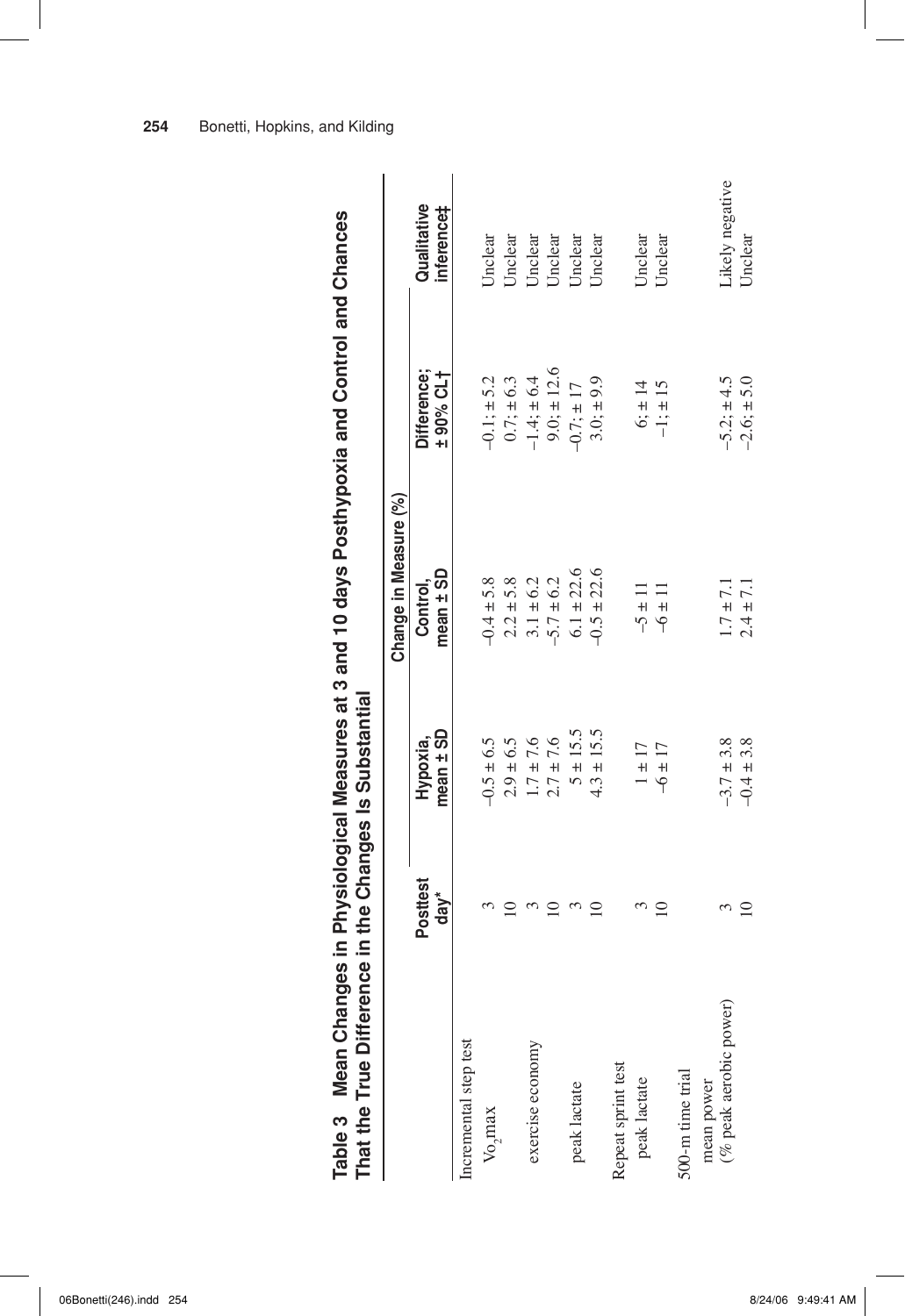| peak lactate                                               |               | $3.1 \pm 18.3$ | $8.3 \pm 17$   | $-4.8; \pm 15$  | Jnclear             |
|------------------------------------------------------------|---------------|----------------|----------------|-----------------|---------------------|
|                                                            |               | $-6 \pm 18$    | $1 \pm 17$     | $-7; \pm 16$    | Jnclear             |
| <b>Slood</b> parameters                                    |               |                |                |                 |                     |
| hemoglobin                                                 | -16°          | $0.4 \pm 3.4$  | $1 \pm 2.5$    | $-0.5; \pm 1.9$ | Jnclear             |
|                                                            | $-11^{\circ}$ | $1.9 \pm 3.4$  | $-2.0 \pm 3.4$ | $4.0; \pm 2.1$  | Almost certainly    |
|                                                            |               |                |                |                 | positive            |
|                                                            |               | $1.8 \pm 3.4$  | $-1.7 \pm 3.4$ | $3.6; \pm 3.2$  | Likely positive     |
| hematocrit                                                 | $-16^{b}$     | $-0.8 \pm 3.1$ | $0.8\pm3.9$    | $-1.5; \pm 2.3$ | Jnclear             |
|                                                            | $-11b$        | $1.4 \pm 3.1$  | $-2.5 \pm 3.1$ | $4.1: \pm 2.5$  | Almost certainly    |
|                                                            |               |                |                |                 |                     |
|                                                            |               | $0.3 \pm 3.1$  | $-2.3 \pm 3.1$ | $2.7: \pm 3.4$  | positive<br>Unclear |
| ferritin                                                   | $-16b$        | $-5.1 \pm 19$  | $-0.4 \pm 21$  | $-4.7; \pm 15$  | Unclear             |
|                                                            | $-11^b$       | $-6.8 \pm 19$  | $-8.9 \pm 21$  | $2.3; \pm 15$   | Jnclear             |
|                                                            |               | $-18.5 \pm 19$ | $0.3 \pm 21$   | $-19: \pm 15$   | Likely negative     |
| Negative test days represent 5 and 10 days midintervention |               |                |                |                 |                     |

 $+490\%$  CL: add and subtract this number to the difference to obtain the 90% confidence limits for the true difference. †±90% CL: add and subtract this number to the difference to obtain the 90% confi dence limits for the true difference.

‡Based on a smallest substantial change of 1% for Vo max, economy, and mean power (% peak aerobic power, and 0.2 of the baseline between-subject SD for all  $\sim$ other measures.

#### Adaptation to Intermittent Hypoxia **255**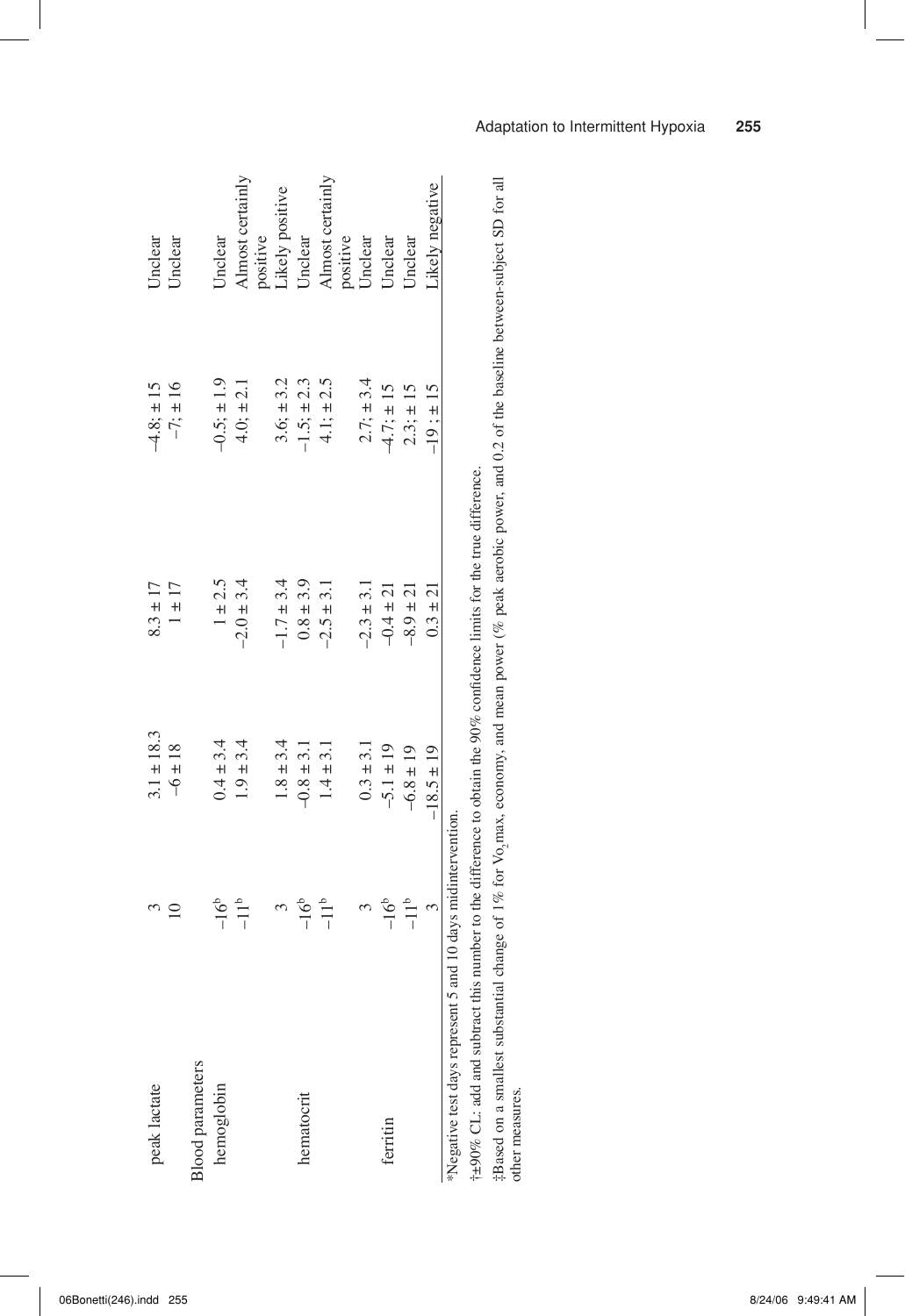#### **256** Bonetti, Hopkins, and Kilding

the 500-m time trial) showing a substantial reduction in the hypoxic condition at 3 days posttreatment.

The standard errors of measurement for physiological measures were  $Vo<sub>2</sub>$  max, 4.7%; exercise economy, 5.0%; peak lactate (step test), 11%; peak lactate (repeat sprints),  $6.4\%$ ;  $500\text{-m}$  power ( $\%$  peak aerobic power),  $2.5\%$ ; peak lactate ( $500\text{-m}$ ), 14%; hemoglobin, 1.6%; hematocrit, 1.9%; and ferritin, 13%.

## **Discussion**

The major finding of this study is that intermittent hypoxic exposure for 15 days over a 3-week period substantially enhanced peak power and repeat sprint performance on a kayak ergometer in subelite kayak paddlers 3 days after the treatment period. In addition, there was a substantial increase in hemoglobin concentration and hematocrit and a substantial reduction in ferritin after the treatment. Effects on all other measures, including those representing anaerobic power and all measures at 10 days posttreatment, were unclear.

The lack of clarity for most measures was caused in part by a larger than expected error of measurement. For example, the errors of measurement for the performance measures in the comparable study of Wood et al<sup>15</sup> were  $\approx$ 1% to 2%, whereas the errors were 2% to 5% in the present study. These differences in error could be a result of kayak ergometry being less reliable than running, which has been used to assess performance in similar studies.<sup>15,19</sup> The reduced reliability might result from small differences in technique between kayak ergometry and on-water kayaking and the athletes using the kayak ergometer only during performance assessment. Given these larger errors of measurement, we would need a larger sample size than was available to get clear outcomes when the true effect is a change in performance of a few percent.

Overall, the clear effects of adaptation to hypoxia on performance were somewhat greater than reported in similar studies $15,16,19$  and might be viewed with skepticism by fellow exercise physiologists. It is possible that brief waves of hypoxia equivalent to moderately high altitude provide a more effective stimulus than longer periods at the equivalent of a lower altitude.15 Furthermore, the level of intensity was individually monitored and controlled via pulse oximetry, which ensured that all our subjects received a similar stimulus. This approach was either not used or not possible in most studies. It is also likely that the greater magnitude partly results from greater uncertainty in the estimates. If the true effect of the adaptation is a few percent, sampling variation will result in the effect being either unclear or beneficial (or, rarely, harmful). The beneficial effects will therefore be biased higher than the true effect. Similar bias occurs when inferences are based on statistical significance rather than precision of estimation, a well-known phenomenon in meta-analysis.<sup>26</sup> It is only when all measures are taken into account that the mean effect of a treatment is unbiased. As can be seen from Table 2, the overall effect is  $\approx 3\%$  to 4% 3 days postexposure and somewhat less by 10 days postexposure, which is similar to the results of Wood et al<sup>15</sup> and to some extent Hamlin and Hellemans.<sup>16</sup>

Our findings are more difficult to reconcile with those of Julian et al, $19$  who found that 4 weeks of intermittent hypoxic exposure using a device and protocol similar to those of the present study failed to improve exercise performance or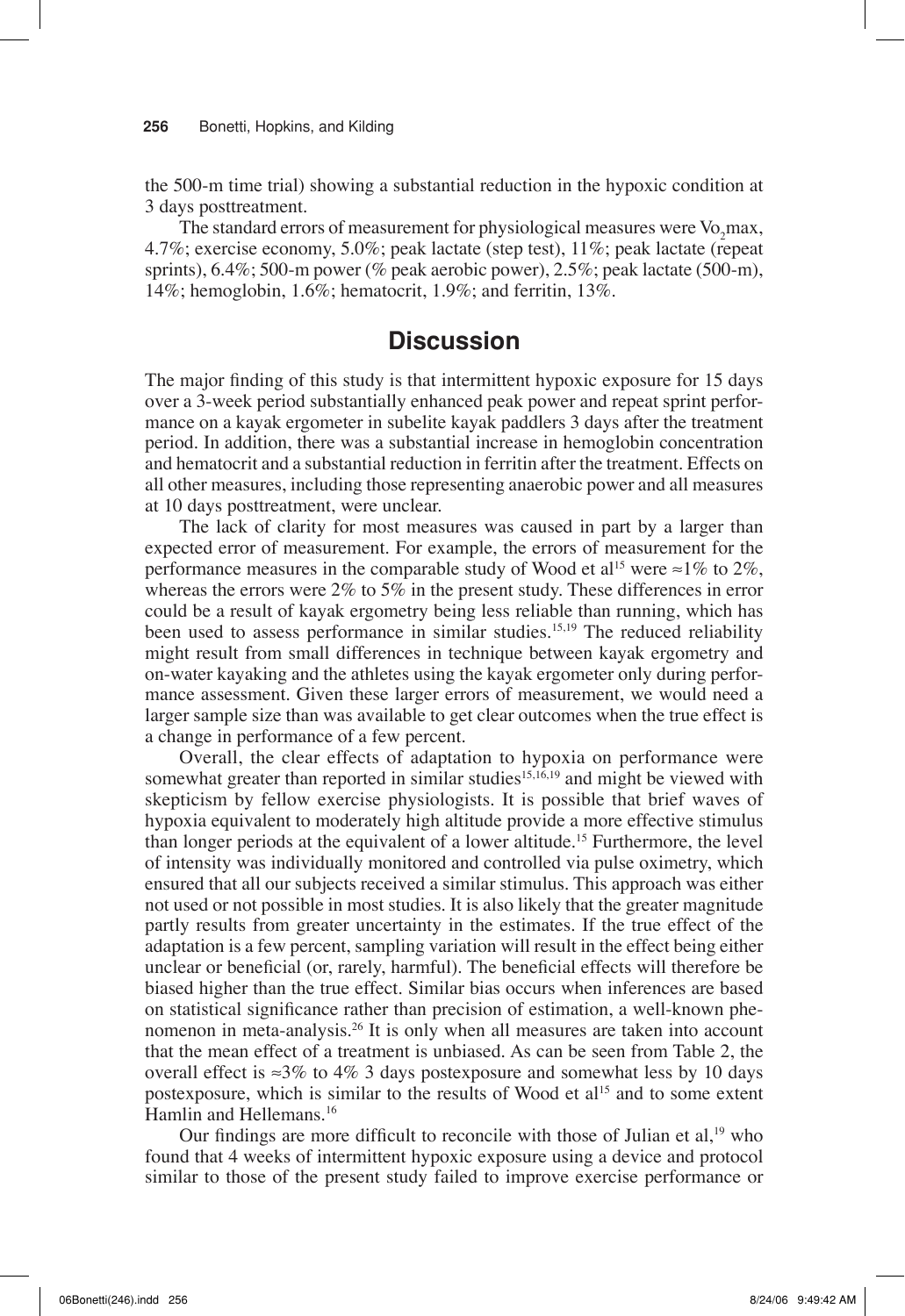change hematology. Some important differences between the studies might explain the contrasting findings. First, we monitored and adjusted the level of hypoxia individually via pulse oximeters to reach the target saturation, which progressively decreased every 1 to 2 days. In contrast, the subjects of Julian et al<sup>19</sup> maintained a preset level of hypoxia for 5 days, without frequent monitoring of individual oxygen saturations. In addition, the lowest saturation reached in the study of Julian et al was 82%, compared with 76% in the present study. Therefore, their subjects might have received a lesser hypoxic stimulus than ours did. Furthermore, the subjects of Julian et al, who were top-level competitors in individual endurance sports, might have been in a more highly trained state and might therefore have had less potential for performance enhancement than our national-level kayak paddlers.

The observed physiological changes after adaptation to the hypoxic exposure provide several plausible mechanisms for the performance enhancement. The substantial enhancement in both peak power and repeat sprint speed in the present study are likely to have resulted from an improvement in oxygen-carrying capacity, mediated by an erythropoietic mechanism. In support of this explanation, at 10 days during and 3 days posttreatment there was a substantial increase in hemoglobin concentration in the hypoxic condition. These changes suggest that an enhancement of the blood's oxygen-carrying capacity occurred and are consistent with changes in hematology after adaptation to intermittent hypoxia exposure in other studies,<sup>16,18</sup> including studies investigating the live-high train-low model.<sup>1,27</sup> The change in hemoglobin was accompanied by a substantial decrease in ferritin at 3 days posttreatment in the hypoxia condition. Because it is known that ferritin levels substantially decrease when humans move to high altitude, $28$  our ferritin results provide further indirect evidence of an erythropoietic stimulus. Direct evidence will require measurement of physiological parameters more closely related to erythropoiesis, such as erythropoietin, reticulocytes, and hemoglobin mass.

Enhancements of performance resulting from erythropoiesis would normally be accompanied by a change in Vo<sub>2</sub>max. Such changes might have occurred in our study, but our uncertainty of change in oxygen-uptake measures makes interpretation of these measures difficult. It is also possible that  $Vo_{2}$  max was unaffected and that exercise economy improved. Improvements in economy of 3% to 6% have been observed after various hypoxic interventions with athletes.<sup>9,10,29-31</sup> It has been theorized that this adaptation is a direct response to hypoxia at the tissue level and that a suitable regulatory system mediated by changes in hypoxia-inducible factor exists in most cells.<sup>8</sup> Although the effect on economy was unclear in our study, improvements in this variable along with  $Vo_2$  max cannot be dismissed as potential mechanisms mediating our performance enhancement.

Changes in lactate threshold also provide a potential mechanism for performance enhancement. Although statistically unclear, there was a substantial rightward shift in the lactate profile after the hypoxic intervention, similar to that reported by Wood et al.15 It is possible that this shift resulted from a change in substrate utilization or that the adaptation to the hypoxic stimulus simply enabled the athletes to train harder, thereby further enhancing their lactate thresholds.

A change in anaerobic power has also being suggested as an adaptation to intermittent hypoxia, mediated, for example, by an increase in muscle buffering capacity<sup>4,29</sup> and maximal accumulated oxygen deficit.<sup>32</sup> Although we did not measure these variables, our indirect measures of anaerobic power are not consistent with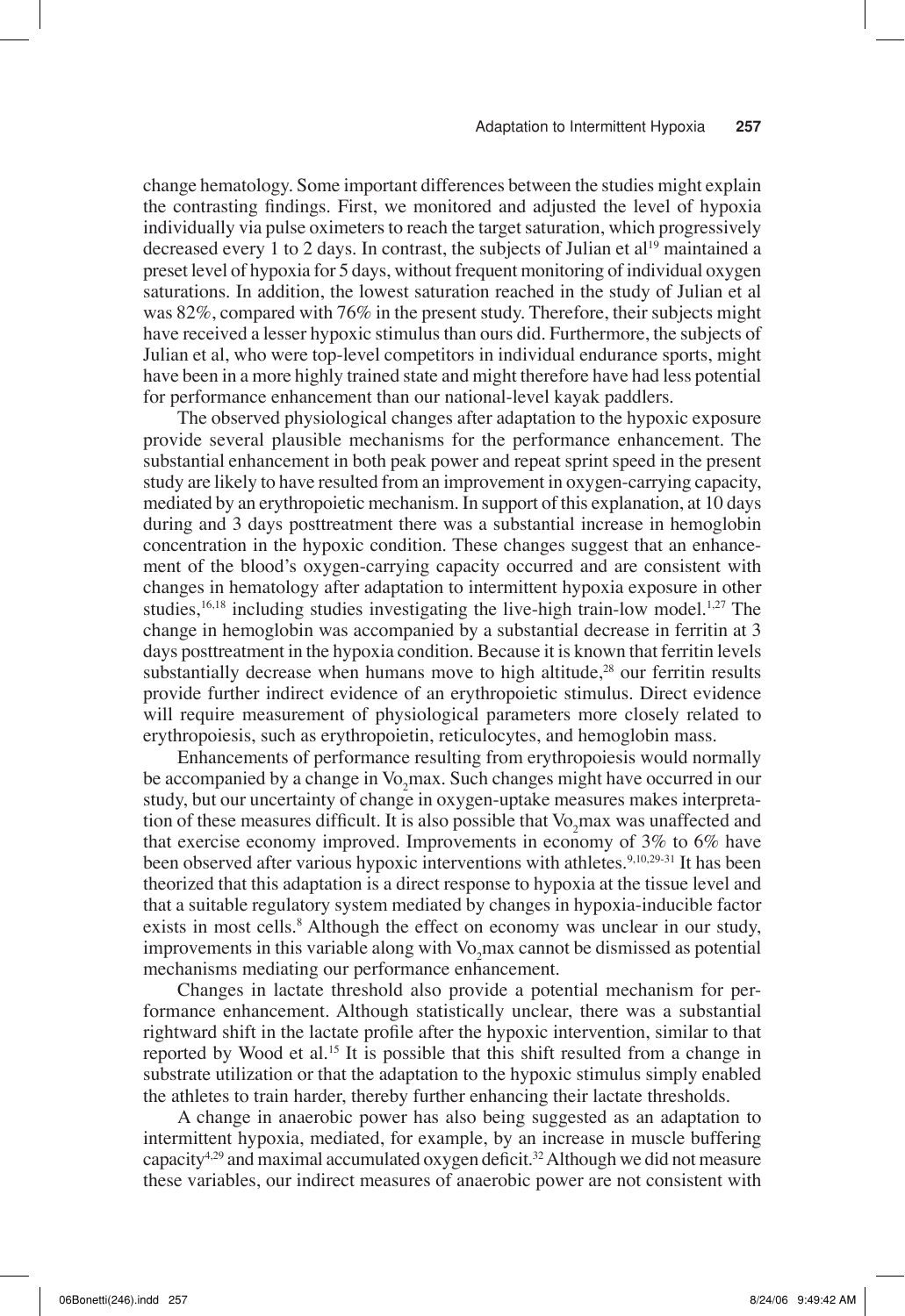this notion. The percentage of peak aerobic power obtained during the 500-m time trial *reduced,* despite 500-m performance *improving* in the hypoxic condition. This ratio would be expected to increase if anaerobic power improved. Other measures of anaerobic power in the present study that could provide evidence in support of this trend were mean power in the first 10 seconds of the 500-m time trial and mean power in the first of the 5 repeat sprints. Peak lactates would also provide an indirect measure of muscle buffering after the incremental step test, 500-m time trial, and repeat sprint test. Unfortunately the changes in all these measures were unclear after the hypoxia intervention. These data collectively suggest that adaptation to intermittent hypoxic exposure does not enhance anaerobic power.

A potential limitation to the study design is that the subjects were not blind to the treatment they were receiving. Motivation levels and effort were high, however, because the testing sessions occurred during the competitive season and replaced normal race-specific training sessions. Furthermore, the observed improvements in lactate threshold, hemoglobin, hematocrit, and ferritin, which would all be unaffected by any potential placebo effect, provide evidence that intermittent hypoxia produced some kind of physiological adaptation. Finally, it has been proposed that crossovers eliminate or reduce the biases arising from placebo and other patient-preference effects: Because all subjects receive all treatments, it is in their interest to comply with and perform well for all treatments, if they want to know how well the treatments work for them.<sup>33</sup> Therefore, it is unlikely that the nonblinding of our subjects would have influenced their motivation and intent in the testing sessions.

In conclusion, this investigation demonstrated that the use of intermittent hypoxic exposure at rest in 5-minute intervals for 60 minutes per day, 5 times per week, for 3 weeks is sufficient to elicit substantial and worthwhile improvements in peak power, repeat sprint speed, and performance-related hematology. Further research is required to clarify the mechanisms mediating the performance changes.

## **References**

- 1. Levine BD, Stray-Gundersen J. "Living high—training low": effect of moderatealtitude acclimatization with low-altitude training on performance. *J Appl Physiol*. 1997;83:102-112.
- 2. Desplanches D, Hoppeler H, Linoissier MT, et al. Effects of training in normoxia and normobaric hypoxia on human muscle ultra-structure. *Pflugers Arch*. 1993;425:263-267.
- 3. Terrados N, Jansson E, Sylven C, Kaijser L. Is hypoxia a stimulus for synthesis of oxidative enzymes and myoglobin? *J Appl Physiol*. 1990;68:2369-2372.
- 4. Mizuno M, Juel C, Bro-Rasmussen T, et al. Limb skeletal muscle adaptation in athletes after training at altitude. *J Appl Physiol*. 1990;68:496-502.
- 5. Jensen K, Nielsen TS, Fiskastrand A. High-altitude training does not increase maximal oxygen uptake or work capacity at sea level in rowers. *Scand J Med Sci Sports*. 1993;3:252-262.
- 6. Adams WC, Bernauer EM, Dill DB, Bomar JB. Effects of equivalent sea level and altitude training on Vo<sub>2</sub>max and running performance. *J Appl Physiol*. 1975;39:262-266.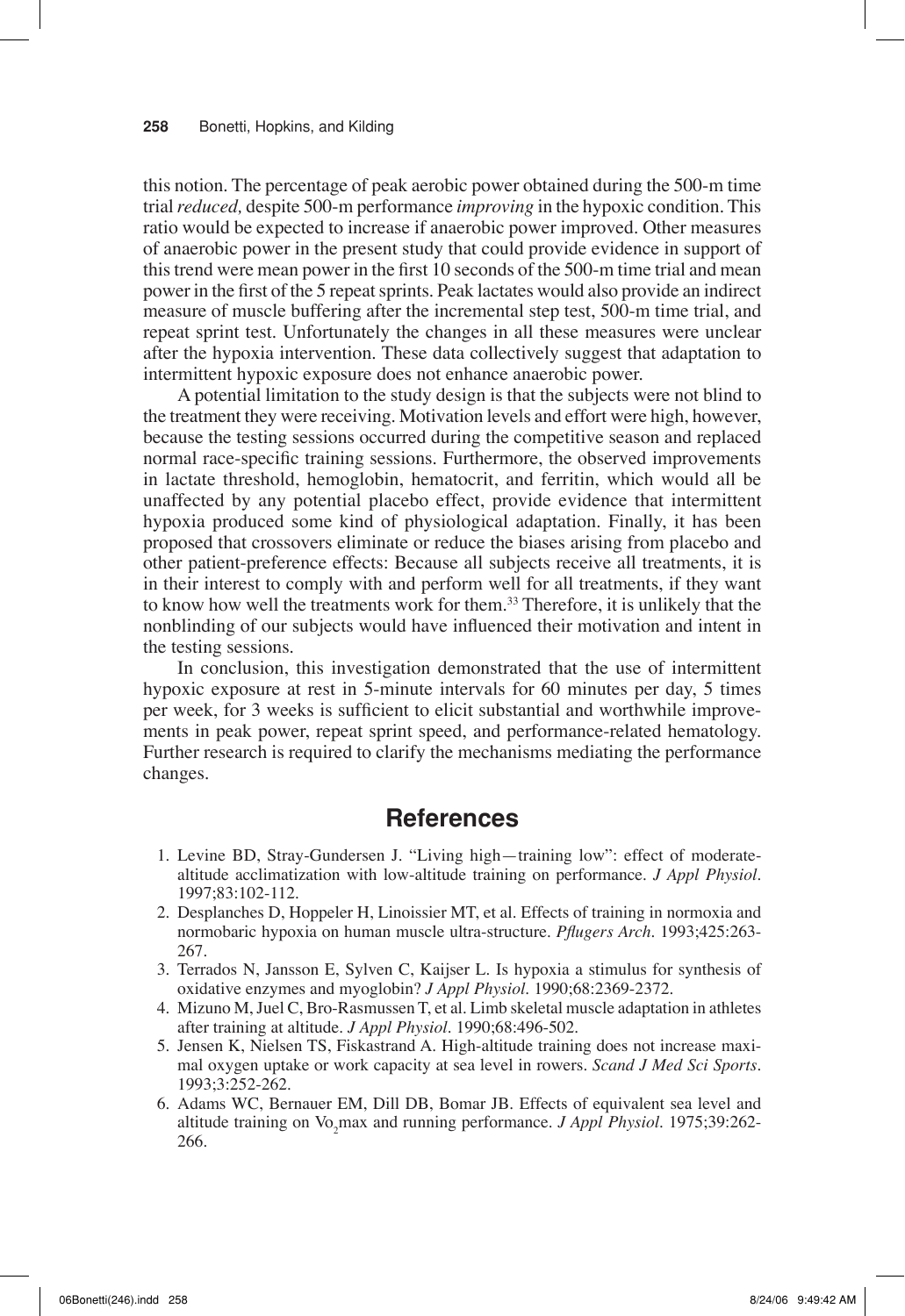- 7. Levine BD, Stray-Gundersen J, Duhaime G, Snell PG, Friedman DB. "Living high training low": the effect of altitude acclimatization/normoxic training in trained runners [abstract]. *Med Sci Sports Exerc*. 1991;23:S25.
- 8. Gore CJ, Hopkins WG. Counterpoint: positive effects of intermittent hypoxia (live high—train low) on exercise performance are not mediated primarily by augmented red cell volume. *J Appl Physiol*. In press.
- 9. Katayama K, Matsuo H, Ishida K, Mori S, Miyamura M. Intermittent hypoxia improves endurance performance and submaximal exercise efficiency. *High Alt Med Biol*. 2003;4:291-304.
- 10. Katayama K, Sato K, Matsuo H, Ishida K, Iwasaki K, Miyamura M. Effect of intermittent hypoxia on oxygen uptake during submaximal exercise in endurance athletes. *Eur J Appl Physiol*. 2004;92:75-83.
- 11. Rodriguez FA, Murio J, Ventura JL. Effects of intermittent hypobaric hypoxia and altitude training on physiological and performance parameters in swimmers [abstract]. *Med Sci Sports Exerc*. 2003;35:S115.
- 12. Rodriguez FA, Casas H, Casas M, et al. Intermittent hypobaric hypoxia stimulates erythropoiesis and improves aerobic capacity. *Med Sci Sports Exerc*. 1999;31:264- 268.
- 13. Casas M, Casas H, Pages T, et al. Intermittent hypobaric hypoxia induces altitude acclimation and improves the lactate threshold. *Aviat Space Environ Med*. 2000;71:125-130.
- 14. Rodriguez FA, Ventura JA, Casas M, et al. Erythropoietin acute reaction and haematological adaptations to short, intermittent hypobaric hypoxia. *Eur J Appl Physiol*. 2000;82:170-177.
- 15. Wood MR, Dowson MN, Hopkins WG. Running performance after adaptation to acutely intermittent hypoxia. *Eur J Sport Sci*. In press.
- 16. Hamlin MJ, Hellemans J. Effect of intermittent normobaric hypoxic exposure at rest on hematological, physiological and performance parameters in multi-sport athletes. *J Sports Sci*. In press.
- 17. Latyshkevich LA, Zakusylo MP, Shakhlina LH. The efficiency of interval hypoxic training in volley-ball. *Hypoxia Med J*. 1993;2:33-35.
- 18. Hellemans J. Intermittent hypoxic training: a pilot study. In: *Proceedings of the Second Annual International Altitude Training Symposium*. Flagstaff, Ariz; 1999:145-154.
- 19. Julian C, Gore C, Wilber R, et al. Intermittent normobaric hypoxia does not alter performance or erythropoietic markers in highly trained distance runners. *J Appl Physiol*. 2004;96:1800-1807.
- 20. Clark SA, Dixon J, Gore CJ, Martin DT, Hahn AG. Intermittent hypoxia fails to improve rowing ergometer performance [abstract]. In: *Fifth IOC World Congress on Sport Sciences*. Canberra: Sports Medicine Australia, 1999:85.
- 21. Bishop D, Bonetti D, Dawson B. The influence of pacing strategy on  $VO<sub>2</sub>$  and supramaximal kayak performance. *Med Sci Sports Exerc*. 2003;34:1041-1047.
- 22. Beaver WL, Wasserman K, Whipp BJ. Improved detection of lactate threshold during exercise using a log-log transformation. *J Appl Physiol*. 1985;59:1936-1940.
- 23. Batterham AM, Hopkins WG. Making meaningful inferences about magnitudes. *Int J Sports Physiol Perform*. 2006;1:50-57.
- 24. Hopkins WG, Hawley JA, Burke LM. Design and analysis of research on sport performance enhancement. *Med Sci Sports Exerc*. 1999;31:472-485.
- 25. Hopkins WG. How to interpret changes in an athletic performance test. *Sportscience*. 2004;8:1-7.
- 26. Higgins JPT, Green S. *Cochrane Handbook for Systematic Reviews of Interventions 4.2.5*. Chichester, UK: Wiley; 2005. Available at: http://www.cochrane.org/resources/ handbook/hbook.htm. Accessed December 23, 2005.